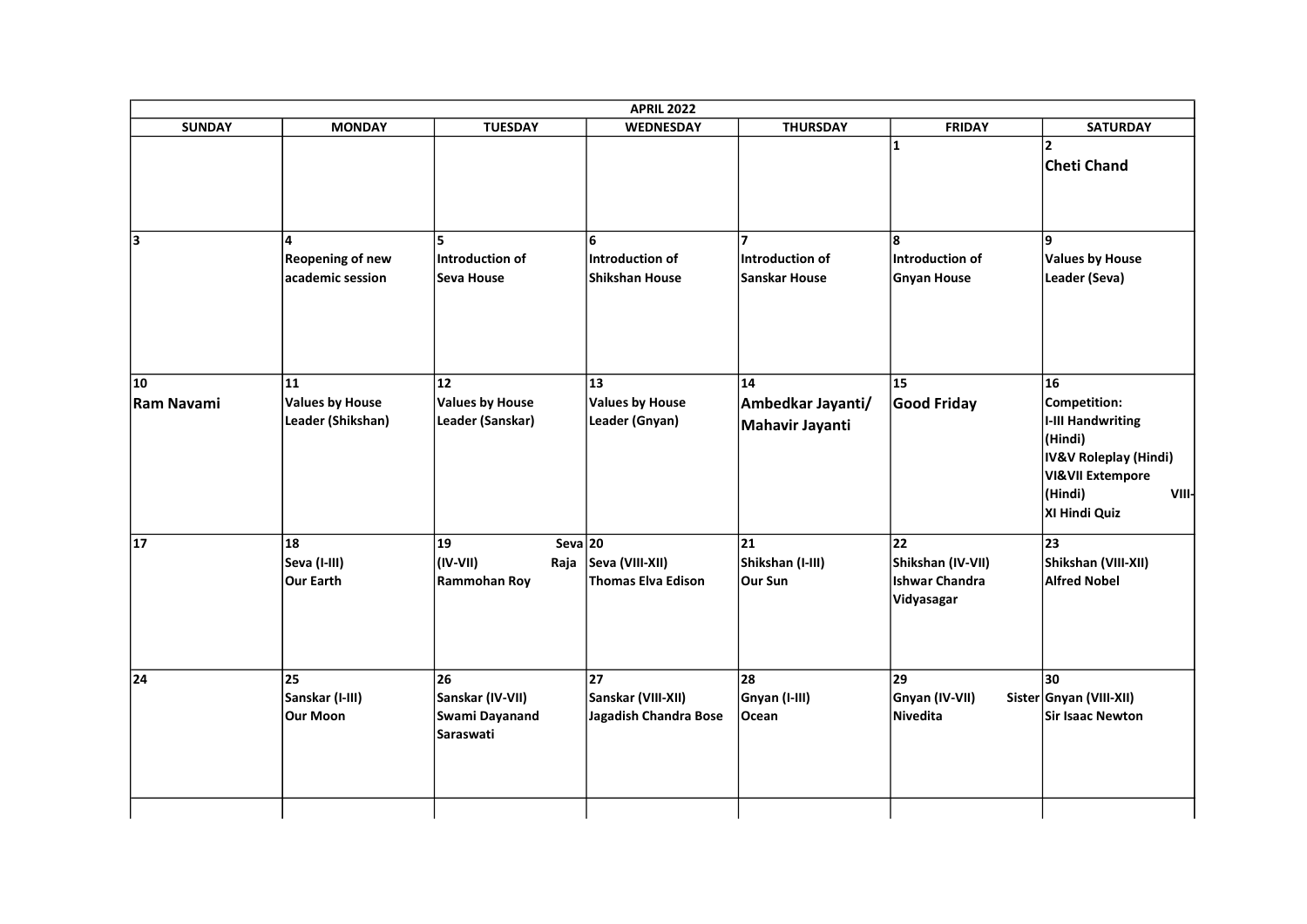|                 | <b>MAY 2022</b>                                                 |                 |                  |                                  |               |                 |
|-----------------|-----------------------------------------------------------------|-----------------|------------------|----------------------------------|---------------|-----------------|
| <b>SUNDAY</b>   | <b>MONDAY</b>                                                   | <b>TUESDAY</b>  | <b>WEDNESDAY</b> | <b>THURSDAY</b>                  | <b>FRIDAY</b> | <b>SATURDAY</b> |
|                 | $\mathbf{1}$<br>Summer vacation<br>begins                       | 2               | 3                | 4                                | 5             | 6<br>→          |
| $\overline{6}$  | $\overline{7}$                                                  | 8               | 9                | 10                               | 11            | $ 12\rangle$    |
|                 |                                                                 |                 |                  |                                  |               |                 |
| $\overline{13}$ | 14                                                              | $\overline{15}$ | $\overline{16}$  | $\overline{17}$                  | 18            | $ 19\rangle$    |
|                 | $ 21\rangle$                                                    | 22              | 23               | $\overline{24}$                  |               |                 |
| 20              |                                                                 |                 |                  |                                  | 25            | 26              |
|                 |                                                                 |                 |                  |                                  |               |                 |
| $\overline{27}$ | 28                                                              | $ 29\rangle$    | $ 30\rangle$     | $\overline{31}$<br>$\rightarrow$ |               |                 |
|                 | * Note:- Summer Vacation is from 2nd May 2022 to 4th June 2022. |                 |                  |                                  |               |                 |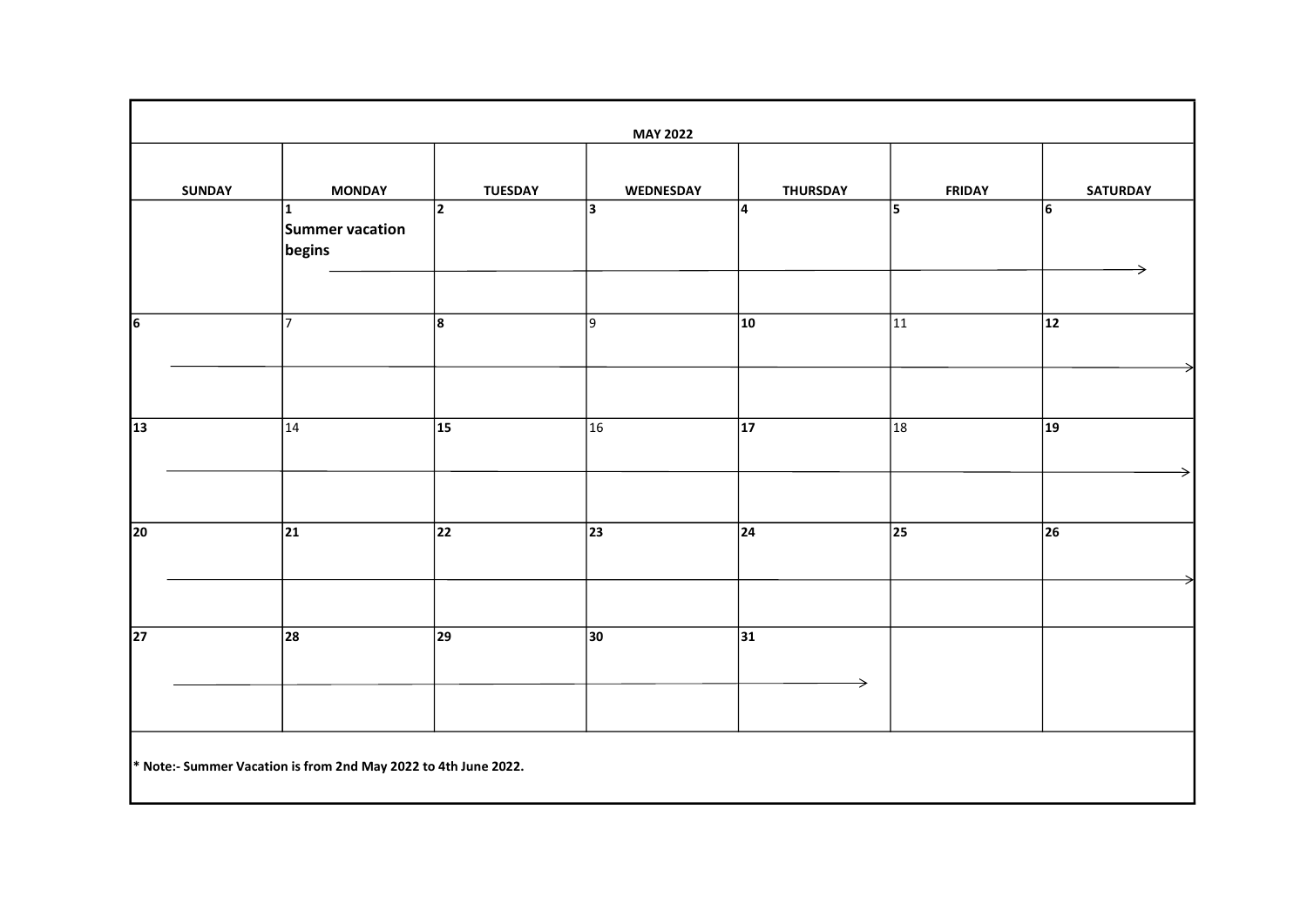|                             | <b>JUNE 2022</b>                                           |                                                                 |                                              |                                                           |                                                          |                                                                                                                 |
|-----------------------------|------------------------------------------------------------|-----------------------------------------------------------------|----------------------------------------------|-----------------------------------------------------------|----------------------------------------------------------|-----------------------------------------------------------------------------------------------------------------|
| <b>SUNDAY</b>               | <b>MONDAY</b>                                              | <b>TUESDAY</b>                                                  | <b>WEDNESDAY</b><br>$Re-$ 2<br>1             | <b>THURSDAY</b>                                           | <b>FRIDAY</b><br>3                                       | <b>SATURDAY</b><br>14                                                                                           |
|                             |                                                            |                                                                 | opening for<br><b>Teachers</b>               |                                                           |                                                          |                                                                                                                 |
| 5<br><b>Environment Day</b> | 6<br><b>Reopening for students</b><br>afte summer vacation | $\overline{7}$                                                  | 8                                            | 9                                                         | 10                                                       | 11<br>Competition<br>I-III - Spelling Bee<br>IV-V - Story telling/ Story<br>Writing<br>Vŀ<br>VII - Essay Writng |
| 12                          | 13                                                         | 14                                                              | 15<br><b>Class Test-1</b>                    | 16                                                        | 17                                                       | 18                                                                                                              |
| 19                          | 20                                                         | 21                                                              | 22                                           | 23                                                        | 24<br>Seva (I-III) Poetry<br><b>Recitation (English)</b> | 25<br>Seva (IV-VII) Poet<br><b>William Wordsworth</b>                                                           |
| 26                          | 27<br>Seva (VIII -XII)<br>Author Kiran Desai               | 28<br>Shikshan (I-III)<br><b>Poetry Recitation</b><br>(English) | 29<br>Shikshan (IV-VII)<br>Poet P.B. Shelley | 30<br>Shikshan (VIII-XII)<br><b>Author Salman Rushdie</b> |                                                          |                                                                                                                 |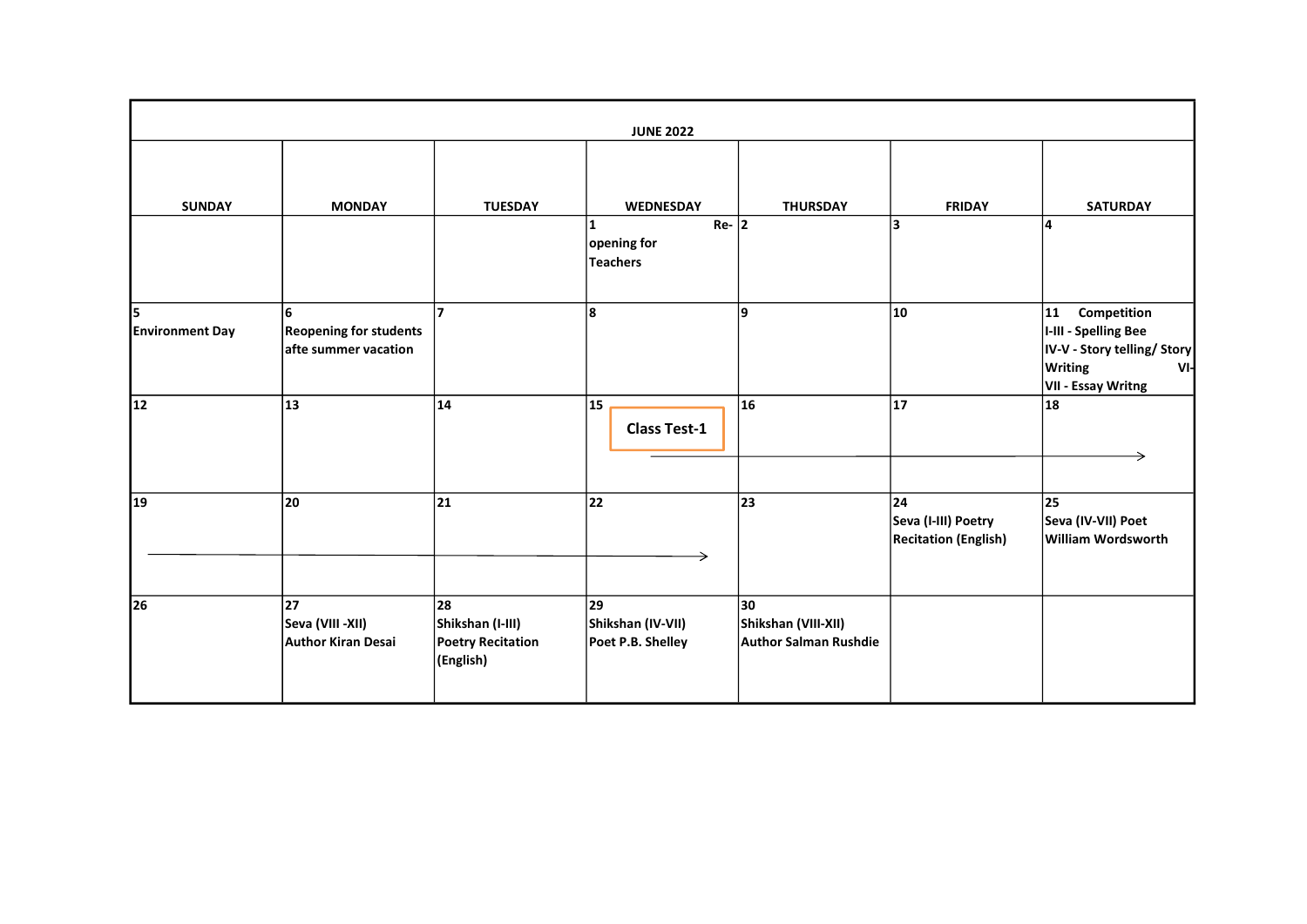|               |                                                         |                                                                       | <b>JULY 2022</b>                                             |                                                                                   |                                                                          |                                                                      |
|---------------|---------------------------------------------------------|-----------------------------------------------------------------------|--------------------------------------------------------------|-----------------------------------------------------------------------------------|--------------------------------------------------------------------------|----------------------------------------------------------------------|
| <b>SUNDAY</b> | <b>MONDAY</b>                                           | <b>TUESDAY</b>                                                        | WEDNESDAY                                                    | <b>THURSDAY</b>                                                                   | <b>FRIDAY</b>                                                            | <b>SATURDAY</b>                                                      |
|               |                                                         |                                                                       |                                                              |                                                                                   | $\mathbf{1}$<br>Sanskar (I-III)<br><b>Poetry Recitation</b><br>(English) | $\overline{\mathbf{2}}$<br>Sanskar (VI-VII)<br>Poet John Keats       |
| 3             | 4<br>Sanskar (VIII-XII)<br><b>Author Homer</b>          | 5.<br>Gnyan (I-III)<br><b>Poetry Recitation</b><br>(English)          | 6<br>Gnyan (IV-VII)<br>Poet Robert Frost                     | $\overline{7}$<br>Gnyan (VIII-XII)<br><b>Author</b><br><b>William Shakespeare</b> | 8<br>Seva (I-III)<br><b>Community Helpers</b><br>(Doctors)               | ۱g.<br>Seva (IV-VII)<br>Mathematician<br>Aryabhata                   |
| 10<br>Eid     | 11<br>Seva (VIII-XII)<br>Mathematician Blaise<br>Pascal | 12<br>Shikshan (I-III)<br><b>Community helpers</b><br>(Policemen)     | 13<br>Shikshan (IV-VII)<br>Mathematician<br>Ramanujan        | 14<br>Shikshan (VIII-XII)<br>S. Mathematician<br>Pythagoras                       | 15<br><b>Periodic Test-I</b><br>Std(I-VIII)<br>$\overline{\leftarrow}$   | 16                                                                   |
| 17            | 18                                                      | 19                                                                    | 20                                                           | 21                                                                                | 22                                                                       | 23<br>Sanskar (I-III)<br><b>Community Helpers (Fire</b><br>fighters) |
| 24            | 25<br>Sanskar (VI-VII)<br>Mathematician<br>Varahamihira | 26<br>Sanskar (VIII-XII)<br><b>Mathematician</b><br><b>Archimedes</b> | 27<br>Gnyan (I-III)<br><b>Community Helpers</b><br>(Postman) | 28<br>Gnyan (IV-VII)<br>Mathematician<br>Satyendra Nath Bose                      | 29<br>Gnyan (VIII-XII)<br>Mathematician<br><b>Karl Friedrich Gauss</b>   | 30<br>Open<br><b>House for PT-1</b><br>(Std I-VIII)                  |
| 31            |                                                         |                                                                       |                                                              |                                                                                   |                                                                          |                                                                      |
|               | * Note:- Eid Holiday may subject to change              |                                                                       |                                                              |                                                                                   |                                                                          |                                                                      |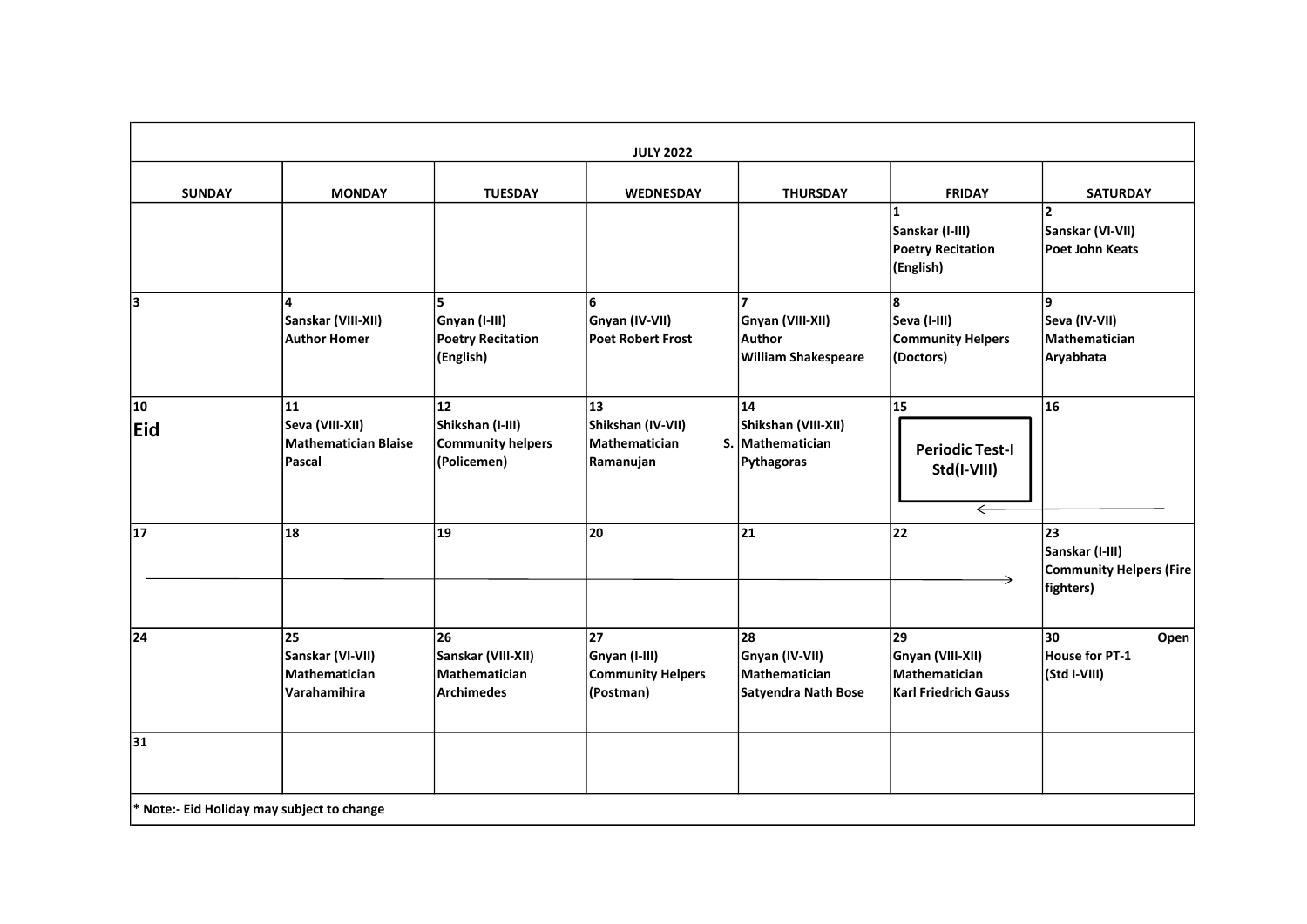|               |                             |                       | <b>AUGUST 2022</b>                   |                                   |                  |                                          |
|---------------|-----------------------------|-----------------------|--------------------------------------|-----------------------------------|------------------|------------------------------------------|
| <b>SUNDAY</b> | <b>MONDAY</b>               | <b>TUESDAY</b>        | <b>WEDNESDAY</b>                     | <b>THURSDAY</b>                   | <b>FRIDAY</b>    | <b>SATURDAY</b>                          |
|               |                             | $\mathbf{z}$          | 3                                    | 4                                 |                  | 6 Competition -                          |
|               | <b>Address by Principal</b> | Seva (VIII-XII)       | Shikshan (VIII-XII)                  | Sanskar (VIII-XII)                | Gnyan (VIII-XII) | <b>Collage Making</b>                    |
|               | Mam                         | Value of Yoga         | <b>Value of Sports</b>               | Importance of Health              | Self discipline  | (I-III) - (Paper)<br>(IV-VII) - (Leaves) |
|               |                             |                       |                                      |                                   |                  | (VIII-IX, XI) -                          |
|               |                             |                       |                                      |                                   |                  | (Pebbles & Stone)                        |
| 17            | 8                           | ١q                    | 10                                   | 11                                | 12               | 13                                       |
|               | Seva Teachers<br>(Muharram) | Muharram              | Shikshan Teachers<br>(Rakshabandhan) | Rakshabandhan                     |                  |                                          |
|               |                             |                       |                                      |                                   |                  |                                          |
| 14            | 15                          | 16                    | 17                                   | 18                                | 19               | 20                                       |
|               | Independence Day            | Parsi New Year        |                                      | Sanskar Teachers<br>(Janmashtami) | Janmashtami      |                                          |
| 21            | 22                          | 23                    | 24                                   | 25                                | 26               | 27                                       |
|               |                             | <b>Gnyan Teachers</b> | Paryushan Break                      |                                   |                  |                                          |
|               |                             | (Paryushan)           |                                      |                                   |                  |                                          |
|               |                             |                       |                                      |                                   |                  |                                          |
|               |                             |                       |                                      |                                   |                  |                                          |
| 28            | 29                          | 30                    | 31                                   |                                   |                  |                                          |
|               |                             |                       | <b>Ganesh Chaturthi</b>              |                                   |                  |                                          |
|               |                             |                       | Samvatsari                           |                                   |                  |                                          |
|               |                             |                       |                                      |                                   |                  |                                          |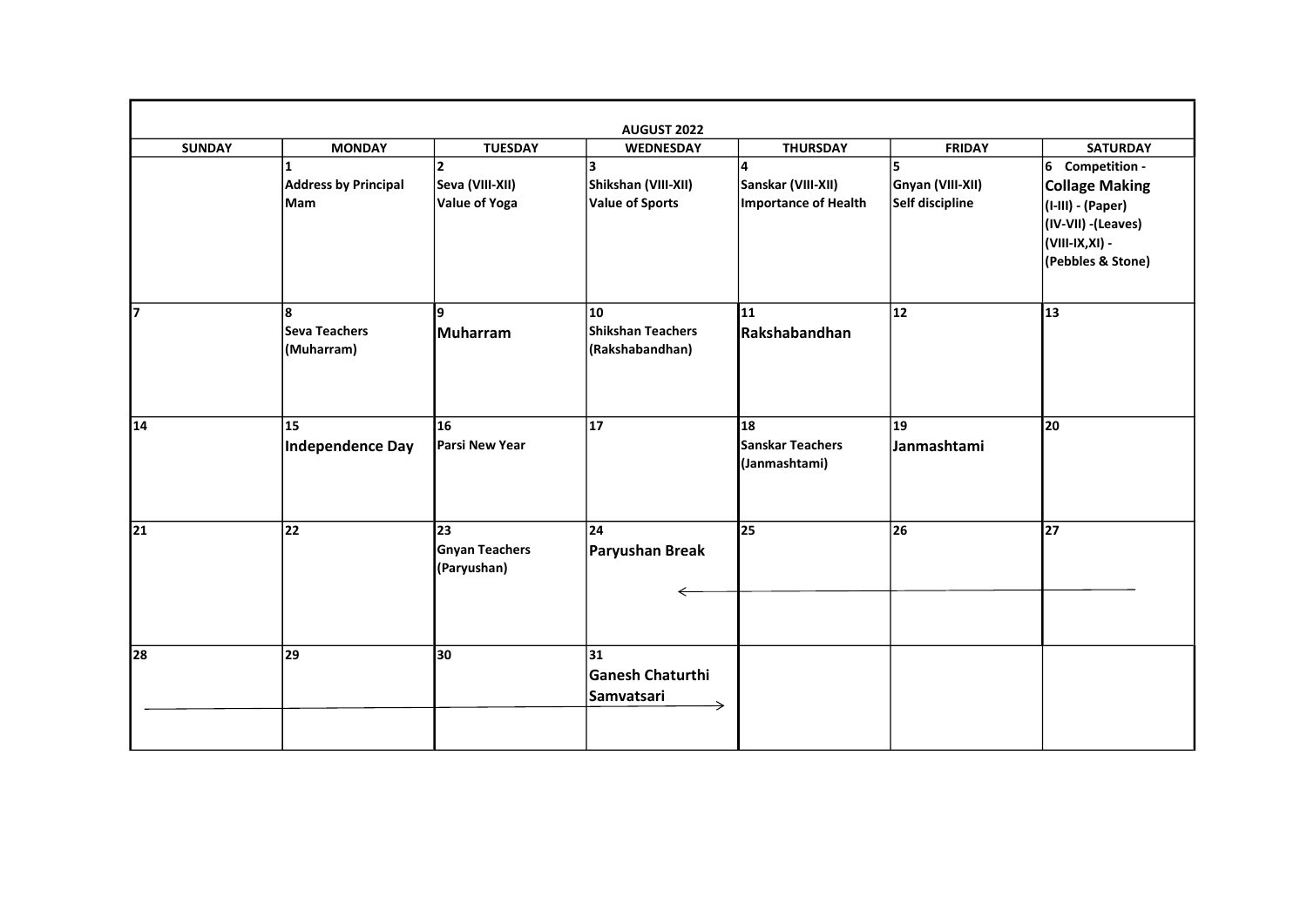|               |                                                        |                                                                | SEPTEMBER 2022                                                             |                                                                   |                                    |                                                                                             |
|---------------|--------------------------------------------------------|----------------------------------------------------------------|----------------------------------------------------------------------------|-------------------------------------------------------------------|------------------------------------|---------------------------------------------------------------------------------------------|
| <b>SUNDAY</b> | <b>MONDAY</b>                                          | <b>TUESDAY</b>                                                 | <b>WEDNESDAY</b>                                                           | <b>THURSDAY</b>                                                   | <b>FRIDAY</b>                      | <b>SATURDAY</b>                                                                             |
|               |                                                        |                                                                |                                                                            | 1<br>Paryushan Break<br>ends                                      | $\overline{2}$                     | lз                                                                                          |
| l4            | ls.<br>Seva (VIII-XII)<br>Sports Person<br>P.V. Sindhu | 6<br>Shikshan (VIII-XII)<br>Sports Person<br>Mithali Raj       | $\overline{\mathbf{z}}$<br>Sanskar (VIII-XII)<br>Sports Person<br>Hima Das | l8.<br><b>Seva Teachers</b><br>(World Literacy Day)               | Shikshan Teachers<br>(Hindi Diwas) | 10<br><b>Competition</b><br>III GK Quiz<br>IV-<br>VII Science Quiz<br>VIII- IX Science Quiz |
| 11            | 12<br><b>Class Test -2</b>                             | 13                                                             | 14                                                                         | 15                                                                | 16                                 | 17<br>→                                                                                     |
| 18            | 19                                                     | 20                                                             | 21<br>Sanskar Teachers<br>(Peace Day)                                      | 22<br>Gnyan (VIII-XII)<br><b>Sports Person</b><br><b>Mary Com</b> | 23                                 | 24                                                                                          |
| 25            | 26                                                     | $\overline{27}$<br><b>Gnyan Teachers</b><br><b>Tourism Day</b> | 28<br>$Term - 1$                                                           | 29                                                                | 30                                 |                                                                                             |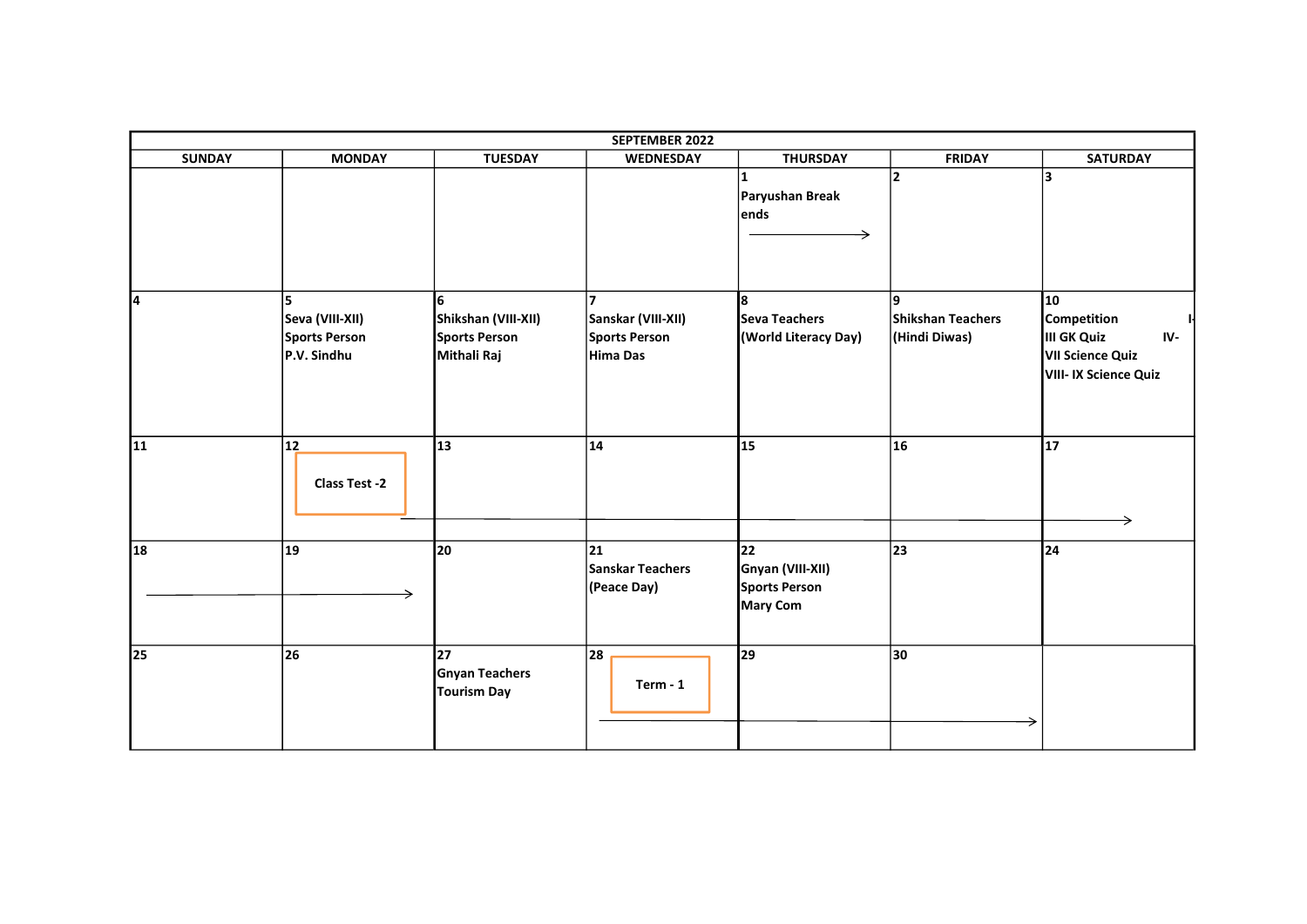|                                  |                                                                                  |                                                                           | OCTOBER 2022                                      |                                                                        |                                                              |                                                                                  |
|----------------------------------|----------------------------------------------------------------------------------|---------------------------------------------------------------------------|---------------------------------------------------|------------------------------------------------------------------------|--------------------------------------------------------------|----------------------------------------------------------------------------------|
| <b>SUNDAY</b>                    | <b>MONDAY</b>                                                                    | <b>TUESDAY</b>                                                            | WEDNESDAY                                         | <b>THURSDAY</b>                                                        | <b>FRIDAY</b>                                                | <b>SATURDAY</b>                                                                  |
|                                  |                                                                                  |                                                                           |                                                   |                                                                        |                                                              | 11.                                                                              |
| $\overline{2}$<br>Gandhi Jayanti | 3<br>Seva (I-III)<br>Hindi Poem<br>Recitation                                    | 4<br>Seva (IV-VII)<br><b>Hindi Poet</b><br>Harivansh Rai Bachchan         | 5<br>Dussehra                                     | 6<br>Seva (VIII-XII)<br><b>Hindi Author</b><br><b>Badrinath Sharma</b> | 17<br>Term-1                                                 | 8                                                                                |
| 19                               | $ 10\rangle$                                                                     | 11                                                                        | $ 12\rangle$                                      | $\overline{13}$                                                        | $ 14\rangle$<br>Shikshan (I-III)<br>Hindi Poem<br>Recitation | $\overline{15}$<br><b>Competition</b><br>(I-XI) Group Song<br>(Theme: Festivals) |
| 16                               | $\overline{17}$<br>Shikshan (IV-VII)<br>Hindi Poet<br>Subhadra Kumari<br>Chauhan | 18<br>Shikshan (VIII-XII)<br><b>Hindi Author</b><br><b>Vasudev Sharma</b> | $\overline{19}$<br>Open House For<br>$ Term - I $ | $\overline{20}$<br><b>Diwali Vacation</b><br>begins                    | $\overline{21}$                                              | $\overline{22}$<br>→                                                             |
| 23                               | 24                                                                               | 25                                                                        | $ 26\rangle$                                      | $\overline{27}$                                                        | 28                                                           | 29                                                                               |
| 30<br>24                         | 31 <br>Sardar VallabhBhai Patel<br>Jayanti                                       |                                                                           |                                                   |                                                                        |                                                              |                                                                                  |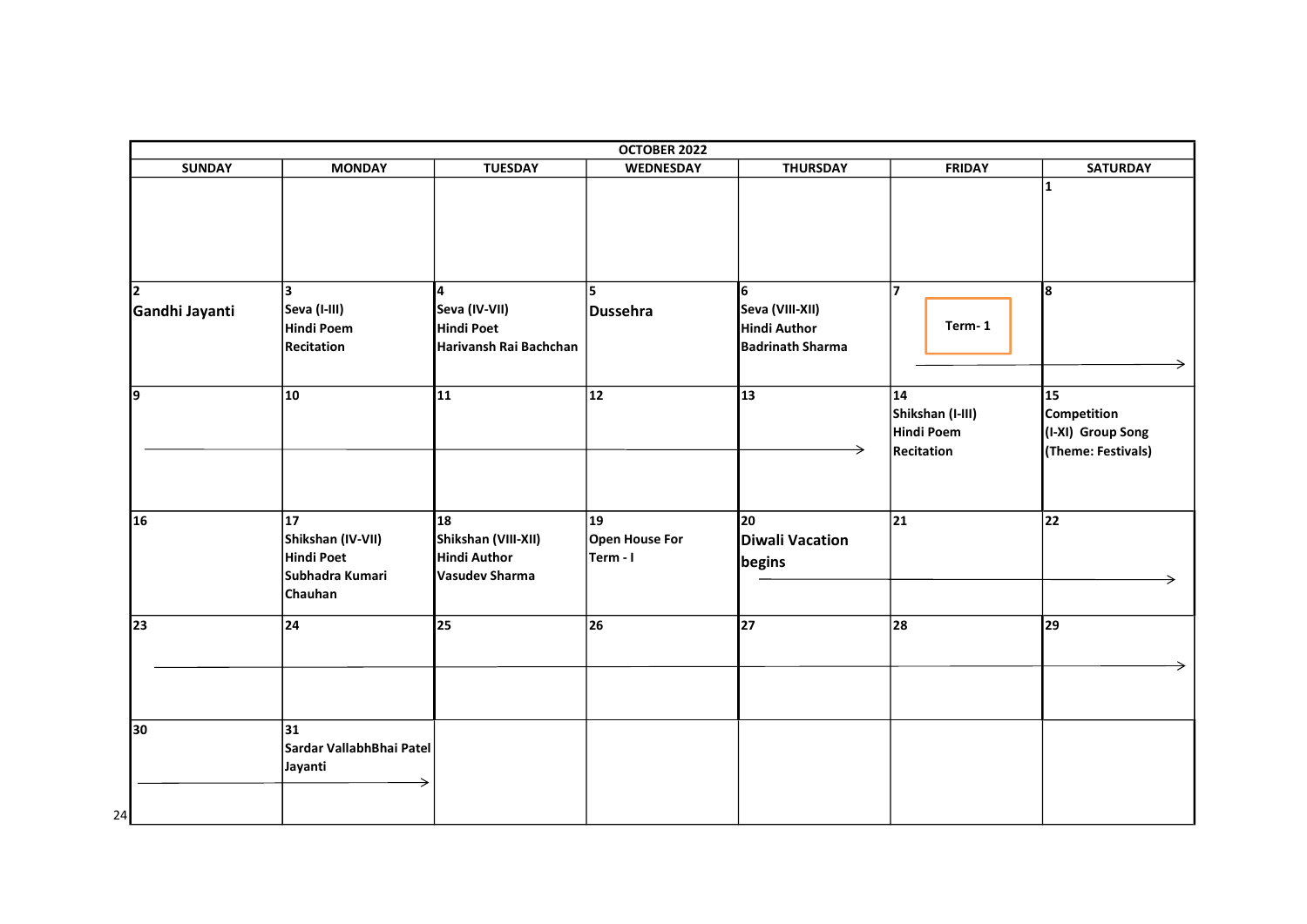|               |                                                                       |                                                   | <b>NOVEMBER 2022</b>                                         |                                                          |                                                                                    |                                                              |
|---------------|-----------------------------------------------------------------------|---------------------------------------------------|--------------------------------------------------------------|----------------------------------------------------------|------------------------------------------------------------------------------------|--------------------------------------------------------------|
| <b>SUNDAY</b> | <b>MONDAY</b>                                                         | <b>TUESDAY</b>                                    | WEDNESDAY                                                    | <b>THURSDAY</b>                                          | <b>FRIDAY</b>                                                                      | <b>SATURDAY</b>                                              |
|               |                                                                       | 1                                                 | $\overline{2}$                                               | 3                                                        | 4                                                                                  | 5<br>Diwali Vacation<br><b>Ends</b>                          |
| 6             | $\overline{ }$<br><b>Reopening of school</b><br>after Diwali Vacation | l8                                                | 9<br><b>World Service Day</b>                                | 10<br>Sanskar (I-III)<br>Hindi Poem<br><b>Recitation</b> | 11<br>Sanskar (IV - VII)<br>Hindi Poetess<br>Mirabai                               | 12<br>Sanskar (VIII - XII)<br>Hindi Author<br>Mahadevi Verma |
| 13            | 14<br>Gnyan (I - III)<br>Hindi Poem<br><b>Recitation</b>              | 15<br><b>Gnyan (IV - VII)</b><br>Hindi Poet Kabir | 16<br>Gnyan (VIII - XII)<br>Hindi Author<br><b>Premchand</b> | 17<br>International Students<br>Day                      | 18<br>ordinator (I - III)                                                          | Co <sub>19</sub><br>Co-<br>ordinator (IV-VII)                |
| 20            | 21<br><b>World Television Day</b>                                     | 22<br> Seva<br>Never ever give up                 | 23<br>Shikshan<br>Try, Try and Try again                     | 24<br>Sanskar                                            | 25<br>Gnyan<br>Stitch in time saves nine Self-discipline is the best<br>discipline | 26<br>Constitution Day of India                              |
| 27            | 28<br>Co-ordinator (VIII - XII)                                       | 29<br>Speech by Principal<br>Mam                  | 30                                                           |                                                          |                                                                                    |                                                              |
|               |                                                                       |                                                   |                                                              |                                                          |                                                                                    |                                                              |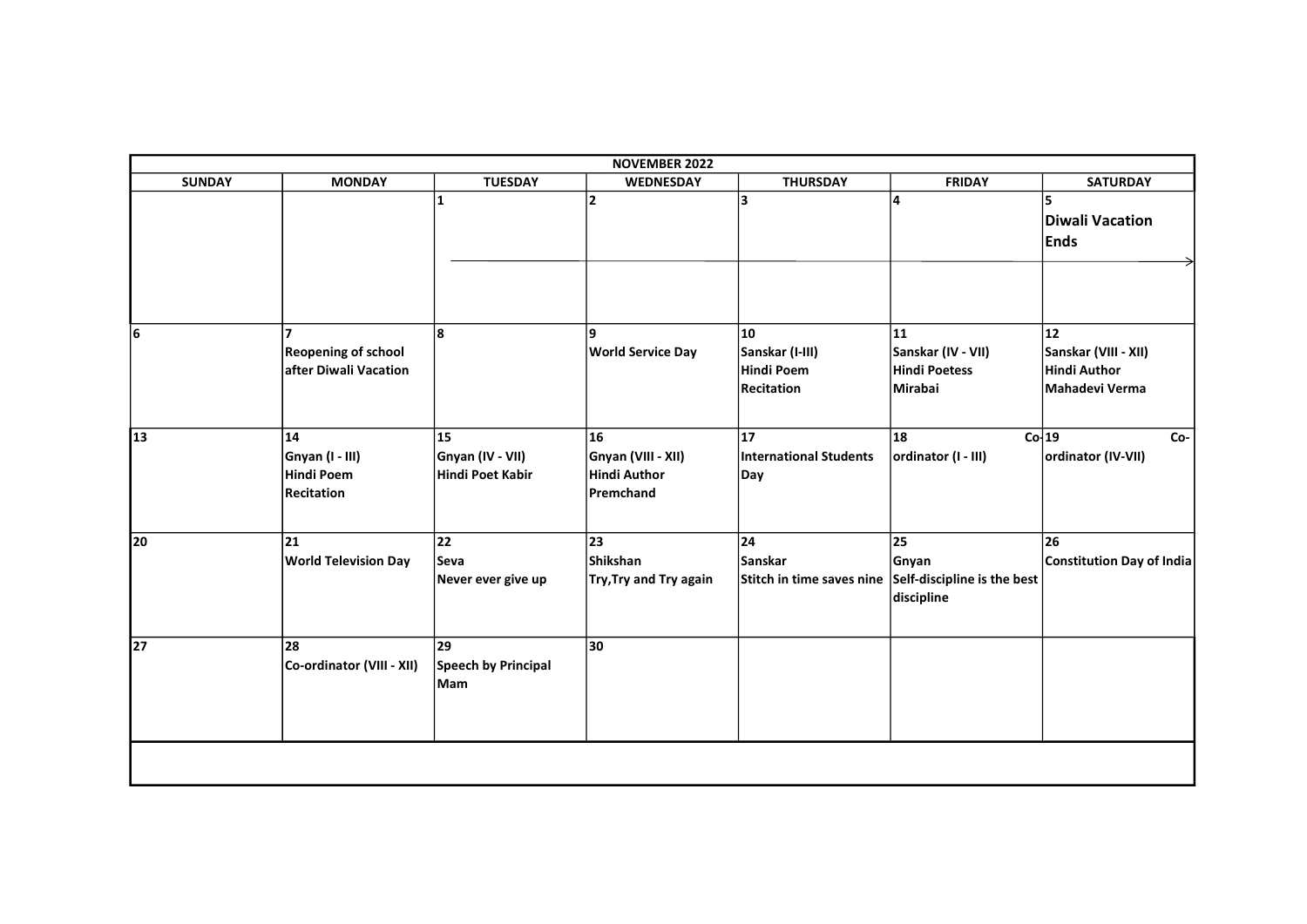|                            |                                                             |                                                                          | DECEMBER 2022                                                   |                                                                               |                                                                           |                                                                                                                                                   |
|----------------------------|-------------------------------------------------------------|--------------------------------------------------------------------------|-----------------------------------------------------------------|-------------------------------------------------------------------------------|---------------------------------------------------------------------------|---------------------------------------------------------------------------------------------------------------------------------------------------|
| <b>SUNDAY</b>              | <b>MONDAY</b>                                               | <b>TUESDAY</b>                                                           | <b>WEDNESDAY</b>                                                | <b>THURSDAY</b>                                                               | <b>FRIDAY</b>                                                             | <b>SATURDAY</b>                                                                                                                                   |
|                            |                                                             |                                                                          |                                                                 | <b>Seva Teacher - Value</b>                                                   | Shikshan Teacher -Value Sanskar Teacher -Value                            | 3                                                                                                                                                 |
| 14                         | 5<br><b>Gnyan Teacher - Value</b>                           | 6                                                                        | Seva (VIII - XII)<br>Nobel Laureate<br><b>Alexander Fleming</b> | 8<br>Shikshan (VIII - XII)<br><b>Nobel Laureate</b><br><b>Bertrand Russel</b> | Sanskar (VIII - XII)<br><b>Nobel Laureate Winston</b><br><b>Churchill</b> | 10<br>Gnyan (VIII - XII)<br><b>Nobel Laureate</b><br><b>Ernest Rutherford</b>                                                                     |
| 11                         | 12                                                          | 13<br>Class Test -3                                                      | 14                                                              | 15                                                                            | 16                                                                        | 17                                                                                                                                                |
| 18                         | 19                                                          | 20                                                                       | 21                                                              | 22<br>Seva (IV - VII)<br><b>Nobel Laureate</b><br>Kailash Satyarthi           | 23<br>Shikshan (IV - VII)<br><b>Nobel Laureate</b><br>Malala Yousafzai    | 24 Competition :<br>I - III Fancy Dress<br>IV - V Memory Game<br>VI - VII Cooking without<br><b>fire</b><br>(VIII-XII) Powerpoint<br>Presentation |
| 25<br><b>Christmas Day</b> | 26<br>Sanskar (IV - VII)<br>Nobel Laureate<br>Amartya Sen   | 27<br>Gnyan (IV - VII)<br><b>Nobel Laureate</b><br><b>Mohammad Yunus</b> | 28                                                              | 29                                                                            | 30                                                                        | 31<br><b>Annual Day</b>                                                                                                                           |
|                            | * Note:- Fancy Dress Theme: Message to Society (Std. I-III) |                                                                          |                                                                 |                                                                               |                                                                           |                                                                                                                                                   |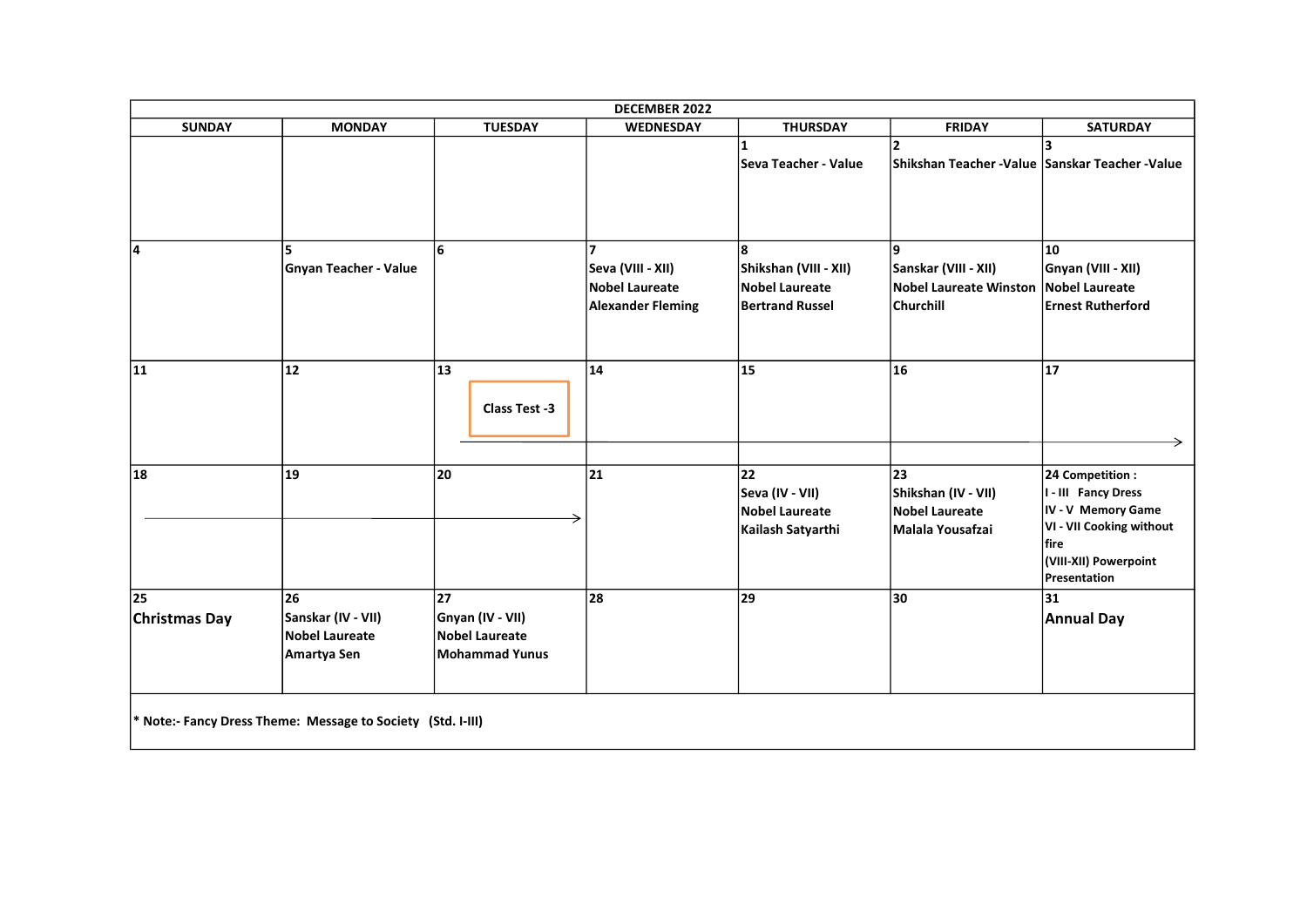|               |                                                           |                                                          | JANUARY 2023                                                           |                                                          |                                         |                                                       |
|---------------|-----------------------------------------------------------|----------------------------------------------------------|------------------------------------------------------------------------|----------------------------------------------------------|-----------------------------------------|-------------------------------------------------------|
| <b>SUNDAY</b> | <b>MONDAY</b>                                             | <b>TUESDAY</b>                                           | WEDNESDAY                                                              | <b>THURSDAY</b>                                          | <b>FRIDAY</b>                           | <b>SATURDAY</b>                                       |
| 1             | $\overline{2}$                                            | <b>Seva Teachers</b><br>(Values)                         | 4<br><b>Shikshan Teachers</b><br>(Values)                              | 5<br><b>Sanskar Teachers</b><br>(Values)                 | 6<br><b>Gnyan Teachers</b><br>(Values)  | 7                                                     |
| l8            | 9<br>Seva (VIII-XII)<br>Scientist<br><b>Birbal Sahani</b> | 10<br>Shikshan (VIII-XII)<br>Scientist<br>Homi J. Bhabha | 11<br>Sanskar (VIII-XII)<br><b>Scientist</b><br>Vikrambhai<br>Sarabhai | 12<br>Gnyan (VIII-XII)<br><b>Scientist</b><br>C.V. Raman | 13                                      | 14<br>Makar Sankranti                                 |
| 15            | 16<br>Periodic<br>Test-2                                  |                                                          | 17 18                                                                  | 19                                                       | 20                                      | 21                                                    |
| 22            | 23                                                        | $Seva$ 25<br>24<br> (I-III) <br>Poem                     | Gujarati Seva (IV-VII)<br>Gujarati Poet<br>Dayanand Saraswati          | 26<br><b>Republic Day</b>                                | 27<br>Shikshan (I-III)<br>Gujarati Poem | 28<br>Shikshan (IV-VII)<br>Gujarati Poet<br>Paramhans |
| 29            | 30<br>Sanskar (I-III)<br>Gujarati Poem                    | 31<br>Sanskar (IV-VII)<br>Gujarati Poet<br>Aurobindo     |                                                                        |                                                          |                                         |                                                       |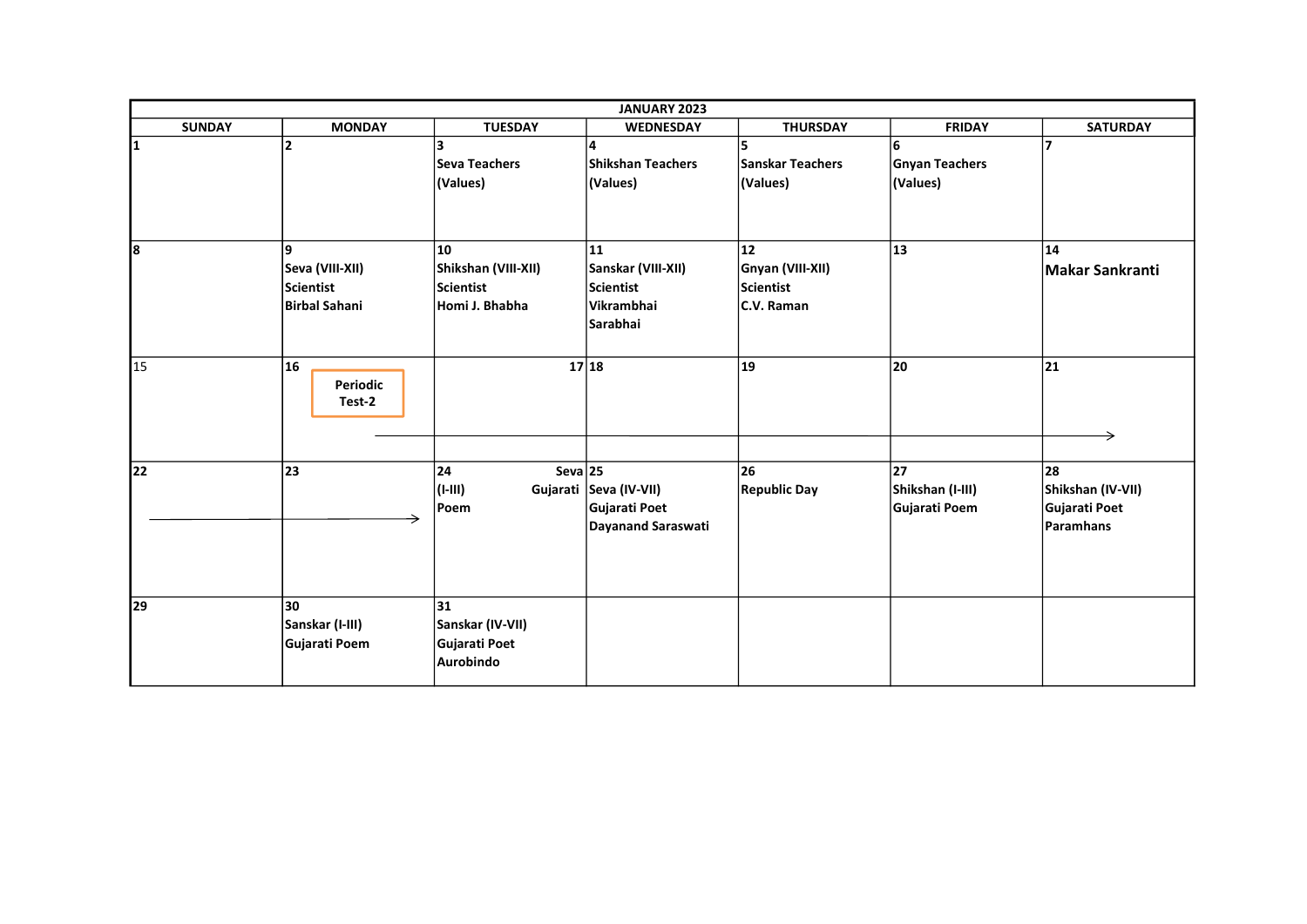|                 | FEBRUARY 2023        |                |                                                    |                                                                     |               |                                  |
|-----------------|----------------------|----------------|----------------------------------------------------|---------------------------------------------------------------------|---------------|----------------------------------|
| <b>SUNDAY</b>   | <b>MONDAY</b>        | <b>TUESDAY</b> | <b>WEDNESDAY</b>                                   | <b>THURSDAY</b>                                                     | <b>FRIDAY</b> | <b>SATURDAY</b>                  |
|                 |                      |                | $\mathbf{1}$<br>$Gnyan (I - III)$<br>Gujarati Poem | $\overline{2}$<br>Gnyan (IV - VII )<br>Gujarati Poet<br>Dronacharya | 3             | 14<br>Open House For PT-2        |
| $\overline{5}$  | 6                    | 17             | 8                                                  | 9                                                                   | $ 10\rangle$  | $\overline{11}$                  |
| $\overline{12}$ | 13<br>Class Test - 4 | 14             | $\overline{15}$                                    | 16                                                                  | 17            | $\overline{18}$<br>Mahashivratri |
| $\overline{19}$ | 20                   | 21             | 22                                                 | 23                                                                  | 24            | 25                               |
| 26              | 27                   | 28             |                                                    |                                                                     |               |                                  |